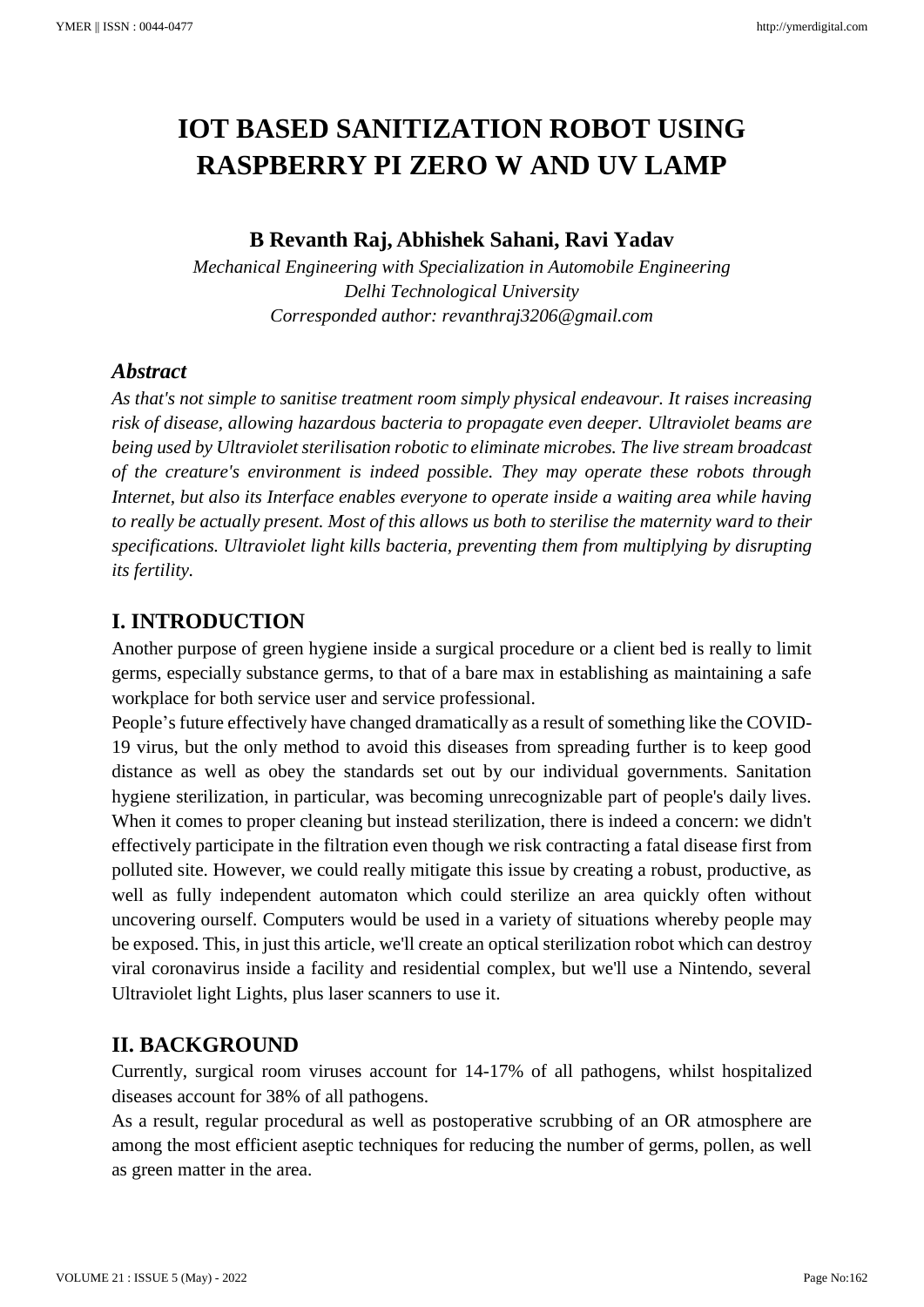Nonetheless, because there are numerous blind spots especially unattainable regions including the interior surfaces, typical wiping routine using clean supplies for humans alone will not been capable of minimizing the quantity of these germs. A form of  $uv - is (uv light)$  has just been discovered that might help physicians in their continuing struggle to prevent bacteria in remaining in health care facilities as well as creating additional diseases.

This is a worldwide problem. Humankind has really been delayed by the influenza epidemic and quarantine. That concern of contagion from not just immediate communication but then also items believed to already be encountered by sick people had contributed to its use of anionic surfactants to disinfect packs, vessels, or even veggies. It's worth noting that ingesting dishwashing plus related compounds might cause issues for the female organism. As a result, programmed cleaning machines are needed to transport the envelopes to be sterilised on just a production line from the entering endpoint, keep those underneath Ultraviolet light for a defined amount of time, and thereafter transport out towards the output close. This mechanism will prevent washing up liquid and some other similar chemicals from accessing your female beings. The conveyor belt movement will be controlled by sensing at the entering endpoint, its storage point (within the cage), and the discharge end. During sterilization of items encased in packaging, comparable technologies will also be required in massive amount in multiple kinds of production modules, markets, and supermarkets. To just that aim, proper regulations will just be designed to incorporate conveying belts movements, Ultraviolet light bulb operation, and programmed packet/goods retention duration via device.

## **III. METHODOLOGY**

In this chapter the block diagram of the project and design aspect of independent modules are considered. Block diagram is shown in fig.1.

Arrange all or most of the equipment on the quad rotor (UV LED, Raspberry Pi zero W, a wind turbine with batteries, Pi camera, Motor Driver) but then place your Ultraviolet rays on top of the machine. Place the Micro - controller on ahead of robotic so that the video can see why this's next to it effectively. Later, utilizing VNC, access its window on either a faraway Computer or cell phone, and execute your Interface. The Microcontroller Board is connected to an Electric Controller in the usual sequence.

The project aims in designing a robot which is capable of monitoring and controlling from remote place. It switches on the UV lamp through which UV rays are emitted and also sanitize the surroundings. **Ultraviolet-C** Radiation, Disinfection, and Corona virus has given the current outbreak of Corona virus Disease. As there is no vaccination on the marketplace, the first and only way to survive is to take the necessary measures. It is recommended to sterilise the environment to assist slow the transmission of infection because the virus is communicated mostly by particles that arise from an affected user's nasal passage while sneeze or cough. To address these issues, we created a sanitization robot powered by a Raspberry Pi and equipped with a UV lamp. This is the internet of things (IOT) based project, where we are particularly uses the Raspberry Pi, pi camera, sanitizer ,UV lamp along with relay driver and two DC motor along with l293d motor driver with Robot chassis to build this Robotic car setup. It has a pi camera mounted over it, through which we will get live video feed and the interesting part here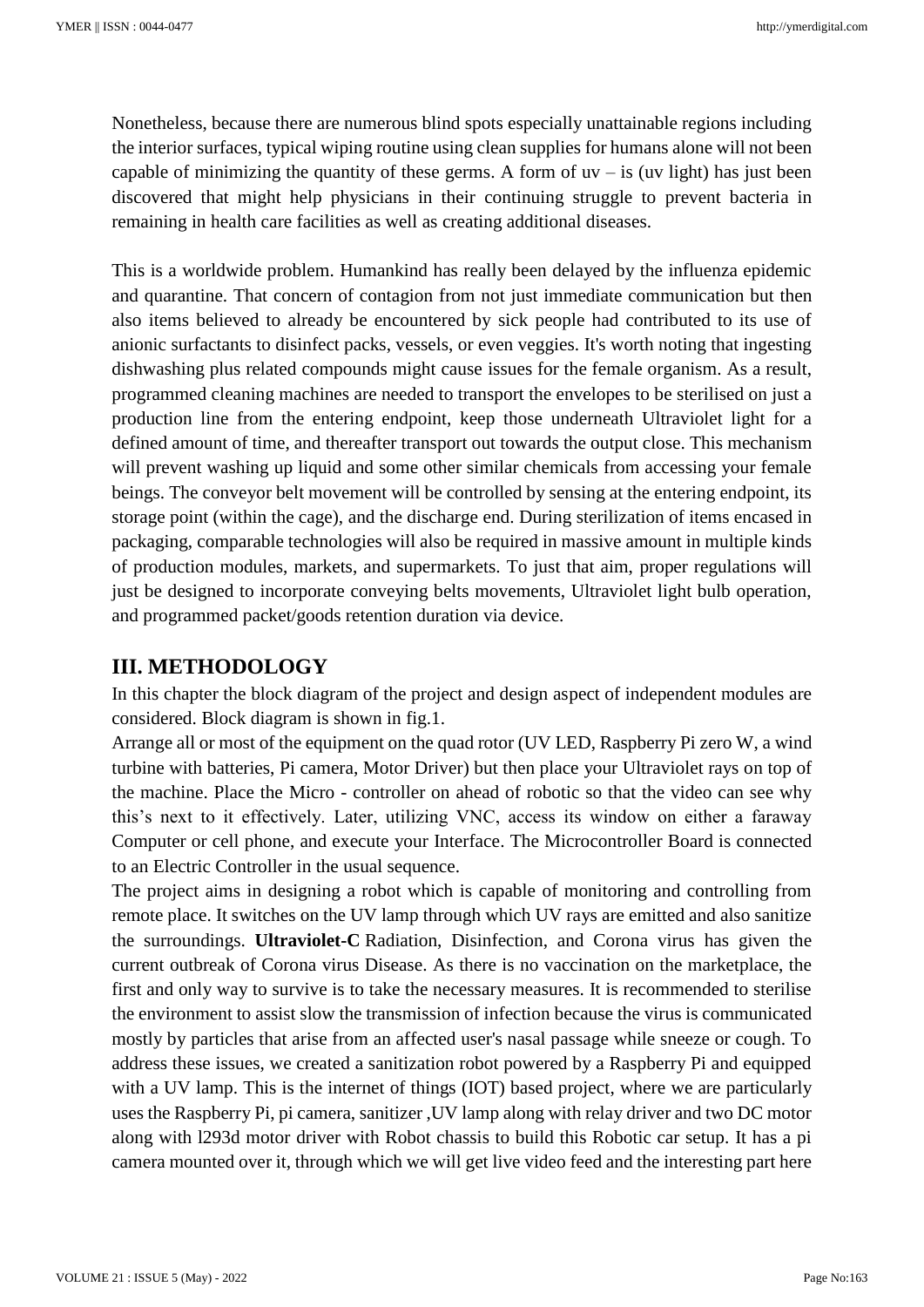is that we can control and move this robot from a web browser over the internet. The Pi cam will capture live data with regards to its surroundings and then send it to a particular IP address through internet. The user will be observing this live streaming on the mobile and according to that the user will control the robotic vehicle through the webpage and as well as control the sanitizer and UV lamp from the web page .Here relay likes as a switch to on and off the sanitizer and UV lamp.12v, 2ah battery and power bank are used to give the power supply of the robot and raspberry pi. The main controlling device of the project is raspberry pi.



**Fig 3.1: Block diagram of IOT based sanitization robot using Raspberry pi zero w and UV lamp**

#### **Hardware description**

#### *ARM processor*

The Raspberry Pi Zero features a **BCM2835 chipset**, overclocked to 1 GHz with **512MB RAM**, and the same **1080p video output,** so there's plenty of oomph in that little board. It also features the same 40 pin GPIO layout as the Raspberry Pi 2/B+/A+, which you'll need to solder your own headers too. With its small form factor and reduction in connectors, the Raspberry Pi Zero **only uses ~ 140mA at 5V.**

#### *Power supply*

An AC adapter, also known as an AC/DC adapter or an AC/DC converter, is a form of external power source that is usually housed in a case that looks like an AC socket. Electrical equipment that run on electricity but doesn't have internal parts to extract the appropriate electrical power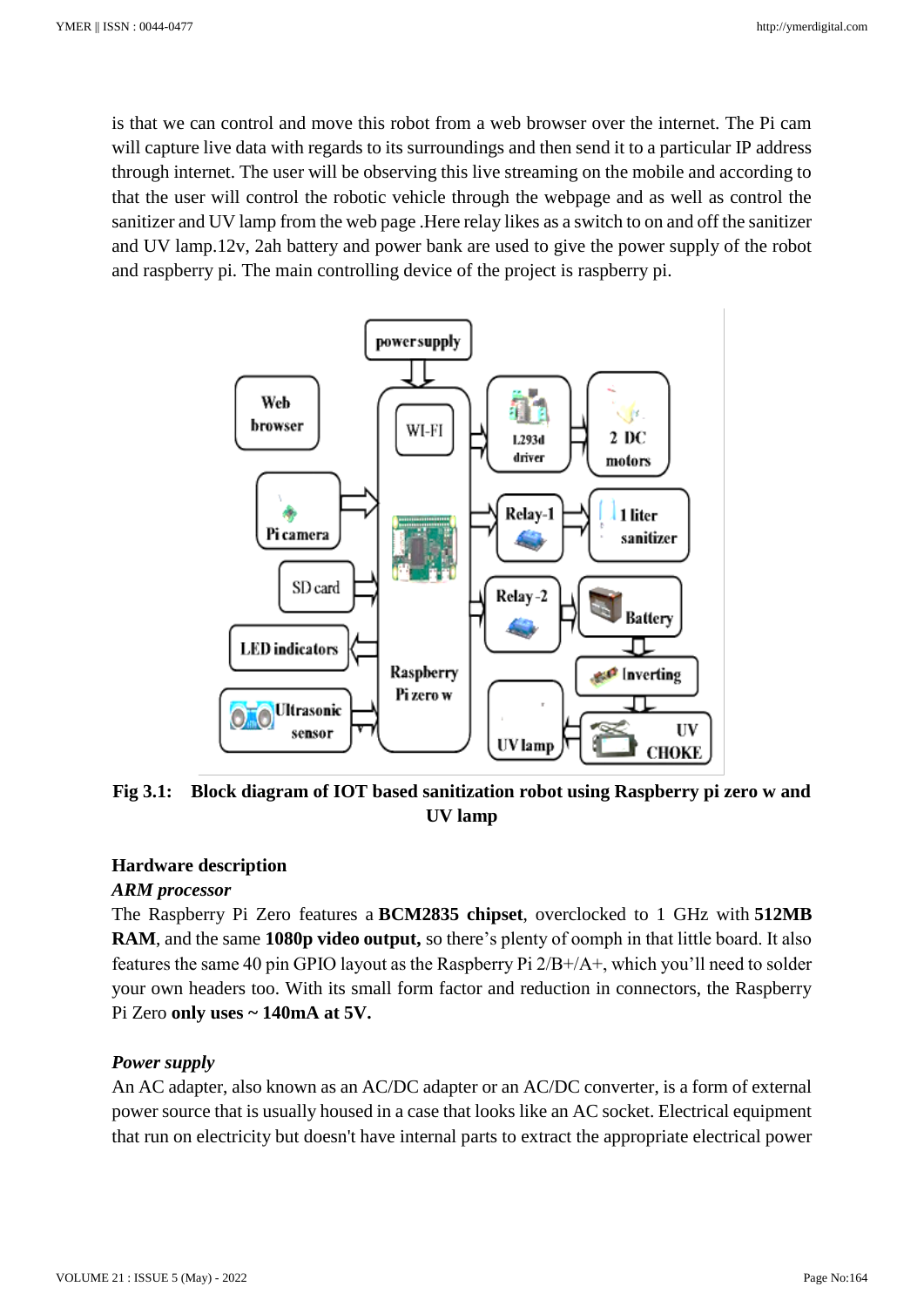and voltage from main grid are connected to AC adapters. An auxiliary power supply's internal circuitry is remarkably similar to the architecture of an internal power source.

External power sources should be used with technology and has no other power source as well as rechargeable batteries device, where the source could sometimes charge batteries as well as power the device when plugged in.

The need for an external power source permits battery-powered technology to be portable without any of the additional size of internal elements, and it eliminates the need to design electronics for utilization with a particular propulsion system.

#### *UV LEDS*

LEDS (Light Emitting Diode) that generates uv rays is a kind of infrared energy with wavelengths ranging from 10 (with just a velocity of roughly 30 PHz) to 400 nm (750 THz), which is longer than visible region. UV For high antimicrobial treatment, an uv - b spectrum with in spectrum of 100-400 nanometers is used. Radiation from the sun (200–280 nm), which itself is deemed the much more high antimicrobial wavelengths region based on its ability to inhibit the growth bacteria, is perhaps the most high antimicrobial wavelengths spectrum.

#### *DC motor*

The DC motor has two basic parts: the rotating part that is called the armature and the stationary part that includes coils of wire called the field coils. The stationary part is also called the stator. Figure shows a picture of a typical DC motor, Figure shows a picture of a DC armature, and Fig shows a picture of a typical stator. From the picture you can see the armature is made of coils of wire wrapped around the core, and the core has an extended shaft that rotates on bearings. You should also notice that the ends of each coil of wire on the armature are terminated at one end of the armature. The termination points are called the commutator, and this is where the brushes make electrical contact to bring electrical current from the stationary part to the rotating part of the machine.

The DC motor you will find in modem industrial applications operates very similarly to the simple DC motor described earlier in this chapter. Figure 12-9 shows an electrical diagram of a simple DC motor. Notice that the DC voltage is applied directly to the field winding and the brushes. The armature and the field are both shown as a coil of wire. In later diagrams, a field resistor will be added in series with the field to control the motor speed.

When voltage is applied to the motor, current begins to flow through the field coil from the negative terminal to the positive terminal. This sets up a strong magnetic field in the field winding. Current also begins to flow through the brushes into a commutator segment and then through an armature coil. The current continues to flow through the coil back to the brush that is attached to other end of the coil and returns to the DC power source. The current flowing in the armature coil sets up a strong magnetic field in the armature.

#### *Motor driver*

It's an embedded system semiconductor that's utilized in humanoid systems as well as embedding electronics to regulate motors. A motor driver is unquestionably anything that causes the machine to operate in accordance with the provided commands or impulses (high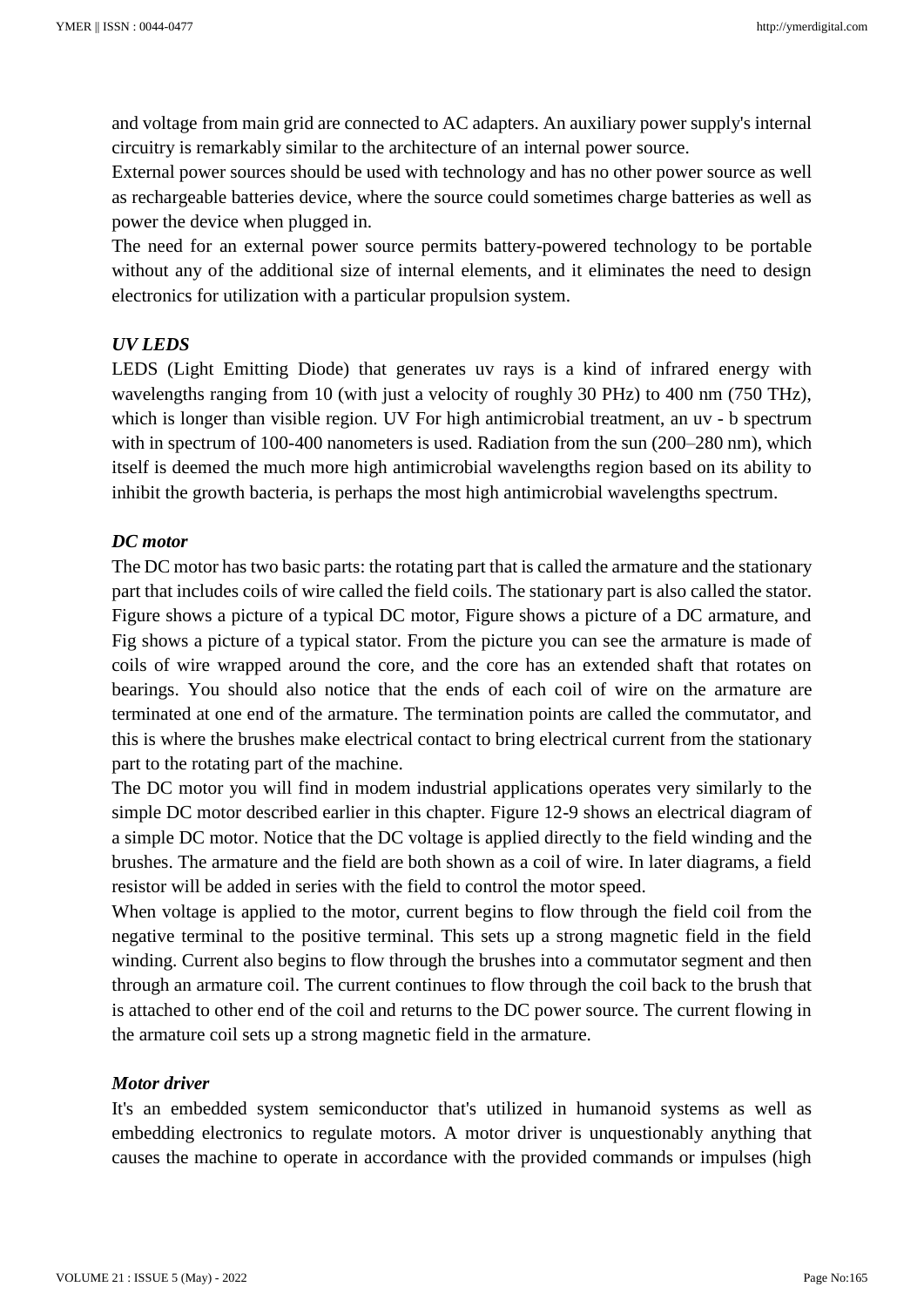and low). It takes its low power first from gamepad as well as uses that to operate a real engine that possesses a minimum power factor.

#### *Pi camera*

The Camera Unit can record high-definition videos along with taking still photos. It has video modes of 1080p30, 720p60, and VGA90, as well as always capturing. It connects to the Raspberry Pi's CSI port via a 15cm ribbon wire.

The camera is made up of a compact circuit board (25mm by 20mm by 9mm) that uses an adaptable ribbon connection to interface to the Raspberry Pi's Camera Serial Interface (CSI) bus socket. The camera's image detector is a fixed focus aperture with a native sensitivity of five megapixels. The camera's software allows still photographs up to 2592x1944 pixels and video resolutions of 1080p30, 720p60, and 640x480p60/90 pixels.

#### **Desired specifications of the project**

- The tank capacity of the Sanitizer that can be loaded is 150ml.
- The tube length of UV light designed is about 25cm.
- The Sanitizer Density is measured to be 0.90g/mL.
- The Speed obtained is 5 meter/ Sec.

#### **The brightness and time of the UV light is expressed as follows,**

Brightness = Luminosity /  $(4\Pi * Distance^2)$ 

 $Time = UV$  dose / Brightness

Distance - cm<sup>2</sup>

UV dose -  $\mu$ Ws / cm<sup>2</sup> Brightness – W /  $cm<sup>2</sup>$ Brightness =  $15 * 4W / (4\Pi * 25^2) = 6W / 7853.98$  cm<sup>2</sup>  $= 76.3 \mu W / cm^2$ Thus the brightness produced by the desired project is also obtained.

#### **Viscosity affecting the flow rate**

The viscosity of a substance can alter due to a variety of circumstances, including temperature, humidity, and conditioning. A substance that performs properly in the lab could have a completely different viscosity when it exits an extreme temperature manufacturing process. If Carbopol is replaced with a green environmentally substitute, a Carbopol-based product that thins when it comes into touch with salt on the skin may lose this property.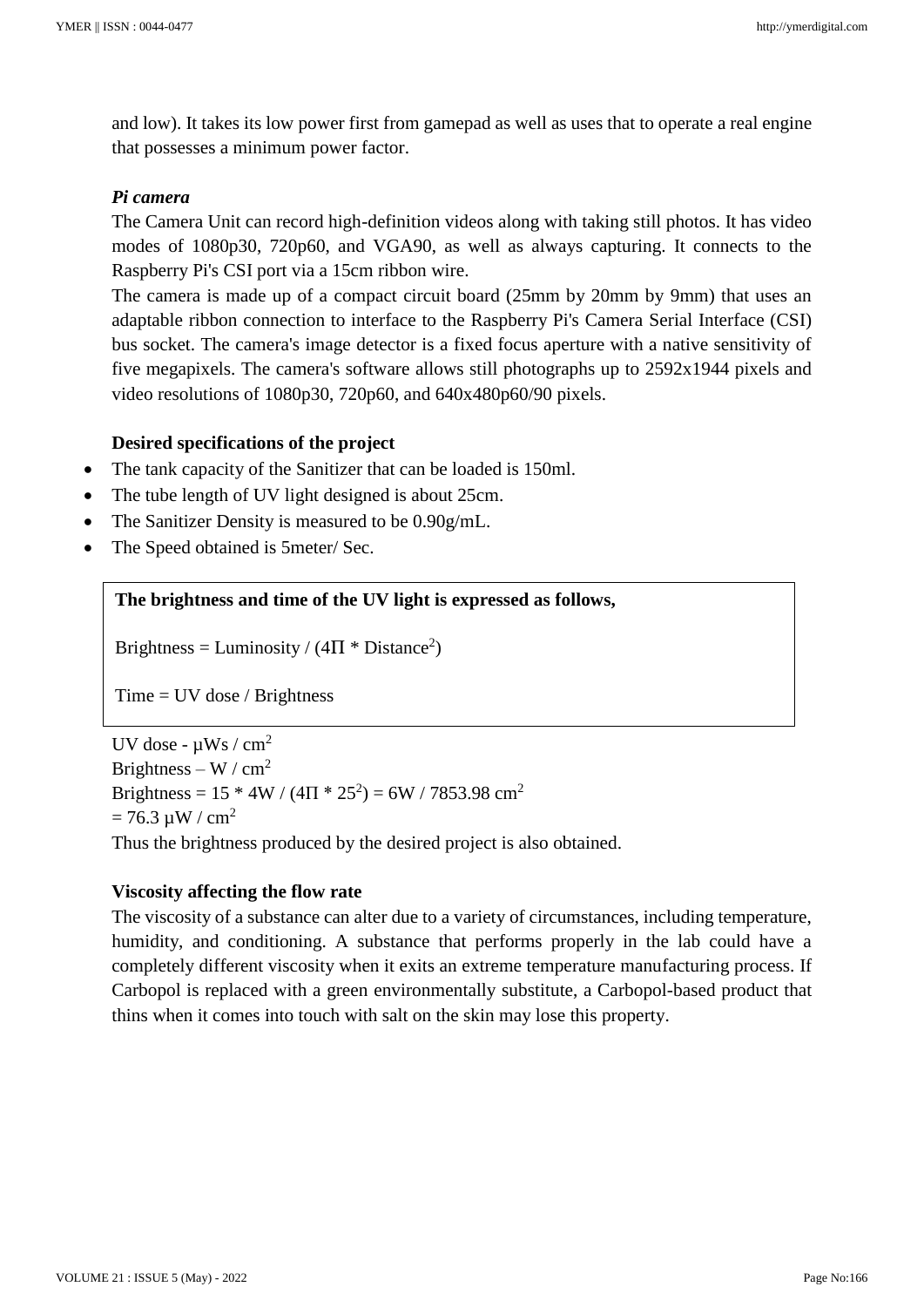

Fig.1.Viscosity of the sanitizer

The sanitizer exhibits a non - newtonian behavior, when the viscosity increases the shear rate decreases. When the viscosity increases the flow rate decreases. Thus the pressure or the force applied has to compensate to proceed with the appropriate flow rate.

# **IV. RESULT**

This robotic can prevent injury as well as navigate about the environment unique combination of either a webcams video as well as lidar. This Ultraviolet robot has airspeed of 5 metres per second and therefore can run for 30-45 minutes on a charge without connected to with a plug socket. Hand wash Machine's Light source disinfected the majority of bacteria inside the environment, if not all. In the specified region, while there were some innocuous, quasi bacteria.

# **V. CONCLUSION**

The above research provides a detailed assessment of robots' possibilities in biology as well as related fields, with either a focus on COVID-19 catastrophe containment. As seen in the epidemic, competent COVID-19 care can drastically limit the amount of people with the disease and casualties. Because it has now become a worldwide problem, technology driven governments may help others by giving weapon systems including automated infrastructures to ensure a successful management of the illness. Cost of health care digitalization, this analysis justifies that the adoption of medical robots had considerably improved both health of the patient's security solutions due to manual methods. Surgical drones typically solely classified employing implementation subcategories to accommodate everything part of inpatient services, including load balanced supervision but also stable infrastructures for consistent as well as took place in order inside medical institutions.

# **VI. FUTURE WORK**

To create the robotic smart sufficiently to prevent collisions and some other costly healthcare apparatus while efficiently disinfecting everything and every part of something like the facilities, remote sensing techniques were added to that same robotic as well as excellent charting was used with the assistance of Learning Algorithms. This will also assist in instantaneous going to charge and destination via a Photovoltaic Solar Car Charger. A autumn